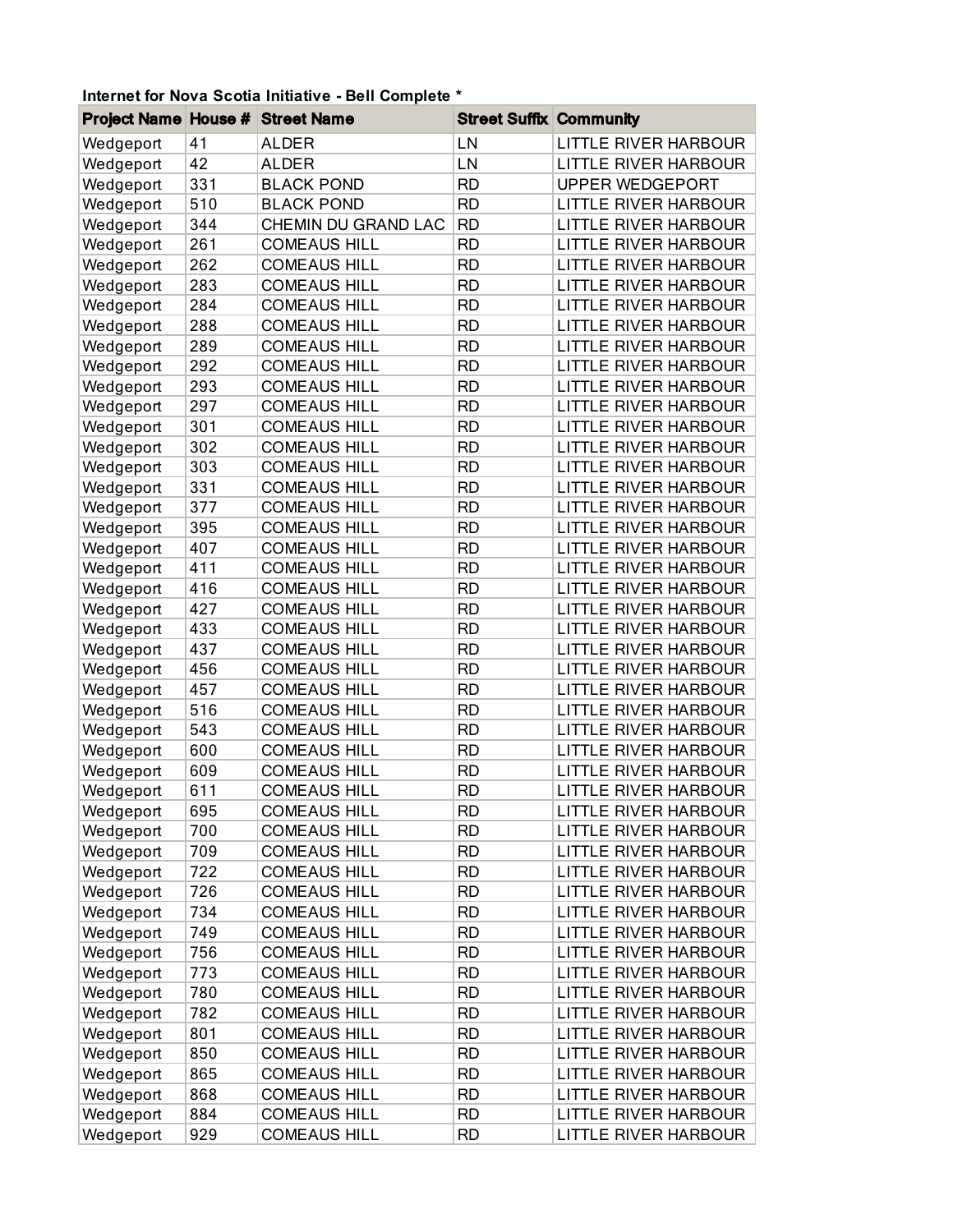| 1007<br><b>COMEAUS HILL</b><br><b>RD</b><br><b>LITTLE RIVER HARBOUR</b><br>Wedgeport<br>1035<br><b>RD</b><br><b>COMEAUS HILL</b><br><b>LITTLE RIVER HARBOUR</b><br>Wedgeport<br>1101<br><b>COMEAUS HILL</b><br><b>RD</b><br><b>LITTLE RIVER HARBOUR</b><br>Wedgeport<br>1122<br><b>COMEAUS HILL</b><br><b>RD</b><br>LITTLE RIVER HARBOUR<br>Wedgeport<br>1131<br><b>COMEAUS HILL</b><br><b>RD</b><br><b>LITTLE RIVER HARBOUR</b><br>Wedgeport<br>1143<br><b>COMEAUS HILL</b><br><b>RD</b><br>Wedgeport<br><b>LITTLE RIVER HARBOUR</b><br><b>RD</b><br>1155<br><b>COMEAUS HILL</b><br><b>LITTLE RIVER HARBOUR</b><br>Wedgeport<br>1175<br><b>COMEAUS HILL</b><br><b>RD</b><br><b>LITTLE RIVER HARBOUR</b><br>Wedgeport<br>1199<br><b>RD</b><br><b>COMEAUS HILL</b><br><b>LITTLE RIVER HARBOUR</b><br>Wedgeport<br><b>RD</b><br>1235<br><b>COMEAUS HILL</b><br><b>LITTLE RIVER HARBOUR</b><br>Wedgeport<br>1251<br><b>COMEAUS HILL</b><br><b>RD</b><br>LITTLE RIVER HARBOUR<br>Wedgeport<br>1270<br><b>COMEAUS HILL</b><br><b>RD</b><br>Wedgeport<br><b>LITTLE RIVER HARBOUR</b><br><b>RD</b><br>1273<br><b>COMEAUS HILL</b><br><b>LITTLE RIVER HARBOUR</b><br>Wedgeport<br>1413<br><b>RD</b><br><b>COMEAUS HILL</b><br><b>LITTLE RIVER HARBOUR</b><br>Wedgeport<br>1458<br><b>COMEAUS HILL</b><br><b>RD</b><br><b>LITTLE RIVER HARBOUR</b><br>Wedgeport<br>1467<br><b>COMEAUS HILL</b><br><b>RD</b><br>LITTLE RIVER HARBOUR<br>Wedgeport<br>1502<br><b>COMEAUS HILL</b><br><b>RD</b><br><b>LITTLE RIVER HARBOUR</b><br>Wedgeport<br>1511<br><b>COMEAUS HILL</b><br><b>RD</b><br>Wedgeport<br><b>LITTLE RIVER HARBOUR</b><br><b>RD</b><br>1533<br><b>COMEAUS HILL</b><br><b>LITTLE RIVER HARBOUR</b><br>Wedgeport<br>1540<br><b>COMEAUS HILL</b><br><b>RD</b><br><b>LITTLE RIVER HARBOUR</b><br>Wedgeport<br><b>RD</b><br>1543<br><b>COMEAUS HILL</b><br><b>LITTLE RIVER HARBOUR</b><br>Wedgeport<br><b>RD</b><br>1546<br><b>COMEAUS HILL</b><br><b>LITTLE RIVER HARBOUR</b><br>Wedgeport<br>1576<br><b>COMEAUS HILL</b><br><b>RD</b><br>LITTLE RIVER HARBOUR<br>Wedgeport<br>1584<br><b>COMEAUS HILL</b><br><b>RD</b><br>Wedgeport<br><b>LITTLE RIVER HARBOUR</b><br><b>RD</b><br>1594<br><b>COMEAUS HILL</b><br><b>LITTLE RIVER HARBOUR</b><br>Wedgeport<br>1595<br><b>RD</b><br><b>COMEAUS HILL</b><br><b>LITTLE RIVER HARBOUR</b><br>Wedgeport<br>1605<br><b>COMEAUS HILL</b><br><b>RD</b><br><b>LITTLE RIVER HARBOUR</b><br>Wedgeport<br>1606<br><b>COMEAUS HILL</b><br><b>RD</b><br><b>LITTLE RIVER HARBOUR</b><br>Wedgeport<br><b>COMEAUS HILL</b><br>1618<br><b>RD</b><br><b>LITTLE RIVER HARBOUR</b><br>Wedgeport<br>1628<br><b>COMEAUS HILL</b><br><b>RD</b><br>Wedgeport<br><b>LITTLE RIVER HARBOUR</b><br><b>RD</b><br>1636<br><b>COMEAUS HILL</b><br><b>LITTLE RIVER HARBOUR</b><br>Wedgeport<br>1643<br><b>COMEAUS HILL</b><br><b>RD</b><br><b>LITTLE RIVER HARBOUR</b><br>Wedgeport<br>1646<br><b>COMEAUS HILL</b><br><b>RD</b><br><b>LITTLE RIVER HARBOUR</b><br>Wedgeport<br>1665<br><b>COMEAUS HILL</b><br><b>RD</b><br><b>LITTLE RIVER HARBOUR</b><br>Wedgeport<br>1678<br><b>COMEAUS HILL</b><br><b>RD</b><br>LITTLE RIVER HARBOUR<br>Wedgeport<br>LITTLE RIVER HARBOUR<br>Wedgeport<br>1704<br><b>COMEAUS HILL</b><br><b>RD</b><br>1718<br><b>COMEAUS HILL</b><br><b>RD</b><br><b>LITTLE RIVER HARBOUR</b><br>Wedgeport<br>1736<br><b>LITTLE RIVER HARBOUR</b><br><b>COMEAUS HILL</b><br><b>RD</b><br>Wedgeport<br>1748<br><b>RD</b><br><b>LITTLE RIVER HARBOUR</b><br><b>COMEAUS HILL</b><br>Wedgeport<br>1773<br><b>COMEAUS HILL</b><br><b>RD</b><br><b>LITTLE RIVER HARBOUR</b><br>Wedgeport<br>Wedgeport<br>1775<br><b>COMEAUS HILL</b><br><b>RD</b><br><b>LITTLE RIVER HARBOUR</b><br><b>RD</b><br>Wedgeport<br>1776<br><b>COMEAUS HILL</b><br><b>LITTLE RIVER HARBOUR</b><br>1780<br><b>COMEAUS HILL</b><br><b>RD</b><br><b>LITTLE RIVER HARBOUR</b><br>Wedgeport<br>Wedgeport<br>1782<br><b>COMEAUS HILL</b><br><b>RD</b><br><b>LITTLE RIVER HARBOUR</b><br><b>RD</b><br><b>LITTLE RIVER HARBOUR</b><br>1786<br><b>COMEAUS HILL</b><br>Wedgeport<br>1789<br><b>RD</b><br><b>LITTLE RIVER HARBOUR</b><br>Wedgeport<br><b>COMEAUS HILL</b><br>1794<br><b>COMEAUS HILL</b><br><b>RD</b><br><b>LITTLE RIVER HARBOUR</b><br>Wedgeport<br>1803<br><b>LITTLE RIVER HARBOUR</b><br>Wedgeport<br><b>COMEAUS HILL</b><br><b>RD</b><br>1838<br><b>COMEAUS HILL</b><br><b>RD</b><br><b>LITTLE RIVER HARBOUR</b><br>Wedgeport<br><b>LITTLE RIVER HARBOUR</b><br>Wedgeport<br>1857<br><b>COMEAUS HILL</b><br><b>RD</b> | Wedgeport | 990  | <b>COMEAUS HILL</b> | <b>RD</b> | <b>LITTLE RIVER HARBOUR</b> |
|------------------------------------------------------------------------------------------------------------------------------------------------------------------------------------------------------------------------------------------------------------------------------------------------------------------------------------------------------------------------------------------------------------------------------------------------------------------------------------------------------------------------------------------------------------------------------------------------------------------------------------------------------------------------------------------------------------------------------------------------------------------------------------------------------------------------------------------------------------------------------------------------------------------------------------------------------------------------------------------------------------------------------------------------------------------------------------------------------------------------------------------------------------------------------------------------------------------------------------------------------------------------------------------------------------------------------------------------------------------------------------------------------------------------------------------------------------------------------------------------------------------------------------------------------------------------------------------------------------------------------------------------------------------------------------------------------------------------------------------------------------------------------------------------------------------------------------------------------------------------------------------------------------------------------------------------------------------------------------------------------------------------------------------------------------------------------------------------------------------------------------------------------------------------------------------------------------------------------------------------------------------------------------------------------------------------------------------------------------------------------------------------------------------------------------------------------------------------------------------------------------------------------------------------------------------------------------------------------------------------------------------------------------------------------------------------------------------------------------------------------------------------------------------------------------------------------------------------------------------------------------------------------------------------------------------------------------------------------------------------------------------------------------------------------------------------------------------------------------------------------------------------------------------------------------------------------------------------------------------------------------------------------------------------------------------------------------------------------------------------------------------------------------------------------------------------------------------------------------------------------------------------------------------------------------------------------------------------------------------------------------------------------------------------------------------------------------------------------------------------------------------------------------------------------------------------------------------------------------------------------------------------------------------------------------------------------------------------------------------------------------------------------------------------------------------------------------------------------------------------------------------------------------------------------------------------------------------------------------------------------------------------------------------------------------------------------------------------------------------------------------------------------------------------------------------------------------------------------------------------------------------------------------|-----------|------|---------------------|-----------|-----------------------------|
|                                                                                                                                                                                                                                                                                                                                                                                                                                                                                                                                                                                                                                                                                                                                                                                                                                                                                                                                                                                                                                                                                                                                                                                                                                                                                                                                                                                                                                                                                                                                                                                                                                                                                                                                                                                                                                                                                                                                                                                                                                                                                                                                                                                                                                                                                                                                                                                                                                                                                                                                                                                                                                                                                                                                                                                                                                                                                                                                                                                                                                                                                                                                                                                                                                                                                                                                                                                                                                                                                                                                                                                                                                                                                                                                                                                                                                                                                                                                                                                                                                                                                                                                                                                                                                                                                                                                                                                                                                                                                                                                    |           |      |                     |           |                             |
|                                                                                                                                                                                                                                                                                                                                                                                                                                                                                                                                                                                                                                                                                                                                                                                                                                                                                                                                                                                                                                                                                                                                                                                                                                                                                                                                                                                                                                                                                                                                                                                                                                                                                                                                                                                                                                                                                                                                                                                                                                                                                                                                                                                                                                                                                                                                                                                                                                                                                                                                                                                                                                                                                                                                                                                                                                                                                                                                                                                                                                                                                                                                                                                                                                                                                                                                                                                                                                                                                                                                                                                                                                                                                                                                                                                                                                                                                                                                                                                                                                                                                                                                                                                                                                                                                                                                                                                                                                                                                                                                    |           |      |                     |           |                             |
|                                                                                                                                                                                                                                                                                                                                                                                                                                                                                                                                                                                                                                                                                                                                                                                                                                                                                                                                                                                                                                                                                                                                                                                                                                                                                                                                                                                                                                                                                                                                                                                                                                                                                                                                                                                                                                                                                                                                                                                                                                                                                                                                                                                                                                                                                                                                                                                                                                                                                                                                                                                                                                                                                                                                                                                                                                                                                                                                                                                                                                                                                                                                                                                                                                                                                                                                                                                                                                                                                                                                                                                                                                                                                                                                                                                                                                                                                                                                                                                                                                                                                                                                                                                                                                                                                                                                                                                                                                                                                                                                    |           |      |                     |           |                             |
|                                                                                                                                                                                                                                                                                                                                                                                                                                                                                                                                                                                                                                                                                                                                                                                                                                                                                                                                                                                                                                                                                                                                                                                                                                                                                                                                                                                                                                                                                                                                                                                                                                                                                                                                                                                                                                                                                                                                                                                                                                                                                                                                                                                                                                                                                                                                                                                                                                                                                                                                                                                                                                                                                                                                                                                                                                                                                                                                                                                                                                                                                                                                                                                                                                                                                                                                                                                                                                                                                                                                                                                                                                                                                                                                                                                                                                                                                                                                                                                                                                                                                                                                                                                                                                                                                                                                                                                                                                                                                                                                    |           |      |                     |           |                             |
|                                                                                                                                                                                                                                                                                                                                                                                                                                                                                                                                                                                                                                                                                                                                                                                                                                                                                                                                                                                                                                                                                                                                                                                                                                                                                                                                                                                                                                                                                                                                                                                                                                                                                                                                                                                                                                                                                                                                                                                                                                                                                                                                                                                                                                                                                                                                                                                                                                                                                                                                                                                                                                                                                                                                                                                                                                                                                                                                                                                                                                                                                                                                                                                                                                                                                                                                                                                                                                                                                                                                                                                                                                                                                                                                                                                                                                                                                                                                                                                                                                                                                                                                                                                                                                                                                                                                                                                                                                                                                                                                    |           |      |                     |           |                             |
|                                                                                                                                                                                                                                                                                                                                                                                                                                                                                                                                                                                                                                                                                                                                                                                                                                                                                                                                                                                                                                                                                                                                                                                                                                                                                                                                                                                                                                                                                                                                                                                                                                                                                                                                                                                                                                                                                                                                                                                                                                                                                                                                                                                                                                                                                                                                                                                                                                                                                                                                                                                                                                                                                                                                                                                                                                                                                                                                                                                                                                                                                                                                                                                                                                                                                                                                                                                                                                                                                                                                                                                                                                                                                                                                                                                                                                                                                                                                                                                                                                                                                                                                                                                                                                                                                                                                                                                                                                                                                                                                    |           |      |                     |           |                             |
|                                                                                                                                                                                                                                                                                                                                                                                                                                                                                                                                                                                                                                                                                                                                                                                                                                                                                                                                                                                                                                                                                                                                                                                                                                                                                                                                                                                                                                                                                                                                                                                                                                                                                                                                                                                                                                                                                                                                                                                                                                                                                                                                                                                                                                                                                                                                                                                                                                                                                                                                                                                                                                                                                                                                                                                                                                                                                                                                                                                                                                                                                                                                                                                                                                                                                                                                                                                                                                                                                                                                                                                                                                                                                                                                                                                                                                                                                                                                                                                                                                                                                                                                                                                                                                                                                                                                                                                                                                                                                                                                    |           |      |                     |           |                             |
|                                                                                                                                                                                                                                                                                                                                                                                                                                                                                                                                                                                                                                                                                                                                                                                                                                                                                                                                                                                                                                                                                                                                                                                                                                                                                                                                                                                                                                                                                                                                                                                                                                                                                                                                                                                                                                                                                                                                                                                                                                                                                                                                                                                                                                                                                                                                                                                                                                                                                                                                                                                                                                                                                                                                                                                                                                                                                                                                                                                                                                                                                                                                                                                                                                                                                                                                                                                                                                                                                                                                                                                                                                                                                                                                                                                                                                                                                                                                                                                                                                                                                                                                                                                                                                                                                                                                                                                                                                                                                                                                    |           |      |                     |           |                             |
|                                                                                                                                                                                                                                                                                                                                                                                                                                                                                                                                                                                                                                                                                                                                                                                                                                                                                                                                                                                                                                                                                                                                                                                                                                                                                                                                                                                                                                                                                                                                                                                                                                                                                                                                                                                                                                                                                                                                                                                                                                                                                                                                                                                                                                                                                                                                                                                                                                                                                                                                                                                                                                                                                                                                                                                                                                                                                                                                                                                                                                                                                                                                                                                                                                                                                                                                                                                                                                                                                                                                                                                                                                                                                                                                                                                                                                                                                                                                                                                                                                                                                                                                                                                                                                                                                                                                                                                                                                                                                                                                    |           |      |                     |           |                             |
|                                                                                                                                                                                                                                                                                                                                                                                                                                                                                                                                                                                                                                                                                                                                                                                                                                                                                                                                                                                                                                                                                                                                                                                                                                                                                                                                                                                                                                                                                                                                                                                                                                                                                                                                                                                                                                                                                                                                                                                                                                                                                                                                                                                                                                                                                                                                                                                                                                                                                                                                                                                                                                                                                                                                                                                                                                                                                                                                                                                                                                                                                                                                                                                                                                                                                                                                                                                                                                                                                                                                                                                                                                                                                                                                                                                                                                                                                                                                                                                                                                                                                                                                                                                                                                                                                                                                                                                                                                                                                                                                    |           |      |                     |           |                             |
|                                                                                                                                                                                                                                                                                                                                                                                                                                                                                                                                                                                                                                                                                                                                                                                                                                                                                                                                                                                                                                                                                                                                                                                                                                                                                                                                                                                                                                                                                                                                                                                                                                                                                                                                                                                                                                                                                                                                                                                                                                                                                                                                                                                                                                                                                                                                                                                                                                                                                                                                                                                                                                                                                                                                                                                                                                                                                                                                                                                                                                                                                                                                                                                                                                                                                                                                                                                                                                                                                                                                                                                                                                                                                                                                                                                                                                                                                                                                                                                                                                                                                                                                                                                                                                                                                                                                                                                                                                                                                                                                    |           |      |                     |           |                             |
|                                                                                                                                                                                                                                                                                                                                                                                                                                                                                                                                                                                                                                                                                                                                                                                                                                                                                                                                                                                                                                                                                                                                                                                                                                                                                                                                                                                                                                                                                                                                                                                                                                                                                                                                                                                                                                                                                                                                                                                                                                                                                                                                                                                                                                                                                                                                                                                                                                                                                                                                                                                                                                                                                                                                                                                                                                                                                                                                                                                                                                                                                                                                                                                                                                                                                                                                                                                                                                                                                                                                                                                                                                                                                                                                                                                                                                                                                                                                                                                                                                                                                                                                                                                                                                                                                                                                                                                                                                                                                                                                    |           |      |                     |           |                             |
|                                                                                                                                                                                                                                                                                                                                                                                                                                                                                                                                                                                                                                                                                                                                                                                                                                                                                                                                                                                                                                                                                                                                                                                                                                                                                                                                                                                                                                                                                                                                                                                                                                                                                                                                                                                                                                                                                                                                                                                                                                                                                                                                                                                                                                                                                                                                                                                                                                                                                                                                                                                                                                                                                                                                                                                                                                                                                                                                                                                                                                                                                                                                                                                                                                                                                                                                                                                                                                                                                                                                                                                                                                                                                                                                                                                                                                                                                                                                                                                                                                                                                                                                                                                                                                                                                                                                                                                                                                                                                                                                    |           |      |                     |           |                             |
|                                                                                                                                                                                                                                                                                                                                                                                                                                                                                                                                                                                                                                                                                                                                                                                                                                                                                                                                                                                                                                                                                                                                                                                                                                                                                                                                                                                                                                                                                                                                                                                                                                                                                                                                                                                                                                                                                                                                                                                                                                                                                                                                                                                                                                                                                                                                                                                                                                                                                                                                                                                                                                                                                                                                                                                                                                                                                                                                                                                                                                                                                                                                                                                                                                                                                                                                                                                                                                                                                                                                                                                                                                                                                                                                                                                                                                                                                                                                                                                                                                                                                                                                                                                                                                                                                                                                                                                                                                                                                                                                    |           |      |                     |           |                             |
|                                                                                                                                                                                                                                                                                                                                                                                                                                                                                                                                                                                                                                                                                                                                                                                                                                                                                                                                                                                                                                                                                                                                                                                                                                                                                                                                                                                                                                                                                                                                                                                                                                                                                                                                                                                                                                                                                                                                                                                                                                                                                                                                                                                                                                                                                                                                                                                                                                                                                                                                                                                                                                                                                                                                                                                                                                                                                                                                                                                                                                                                                                                                                                                                                                                                                                                                                                                                                                                                                                                                                                                                                                                                                                                                                                                                                                                                                                                                                                                                                                                                                                                                                                                                                                                                                                                                                                                                                                                                                                                                    |           |      |                     |           |                             |
|                                                                                                                                                                                                                                                                                                                                                                                                                                                                                                                                                                                                                                                                                                                                                                                                                                                                                                                                                                                                                                                                                                                                                                                                                                                                                                                                                                                                                                                                                                                                                                                                                                                                                                                                                                                                                                                                                                                                                                                                                                                                                                                                                                                                                                                                                                                                                                                                                                                                                                                                                                                                                                                                                                                                                                                                                                                                                                                                                                                                                                                                                                                                                                                                                                                                                                                                                                                                                                                                                                                                                                                                                                                                                                                                                                                                                                                                                                                                                                                                                                                                                                                                                                                                                                                                                                                                                                                                                                                                                                                                    |           |      |                     |           |                             |
|                                                                                                                                                                                                                                                                                                                                                                                                                                                                                                                                                                                                                                                                                                                                                                                                                                                                                                                                                                                                                                                                                                                                                                                                                                                                                                                                                                                                                                                                                                                                                                                                                                                                                                                                                                                                                                                                                                                                                                                                                                                                                                                                                                                                                                                                                                                                                                                                                                                                                                                                                                                                                                                                                                                                                                                                                                                                                                                                                                                                                                                                                                                                                                                                                                                                                                                                                                                                                                                                                                                                                                                                                                                                                                                                                                                                                                                                                                                                                                                                                                                                                                                                                                                                                                                                                                                                                                                                                                                                                                                                    |           |      |                     |           |                             |
|                                                                                                                                                                                                                                                                                                                                                                                                                                                                                                                                                                                                                                                                                                                                                                                                                                                                                                                                                                                                                                                                                                                                                                                                                                                                                                                                                                                                                                                                                                                                                                                                                                                                                                                                                                                                                                                                                                                                                                                                                                                                                                                                                                                                                                                                                                                                                                                                                                                                                                                                                                                                                                                                                                                                                                                                                                                                                                                                                                                                                                                                                                                                                                                                                                                                                                                                                                                                                                                                                                                                                                                                                                                                                                                                                                                                                                                                                                                                                                                                                                                                                                                                                                                                                                                                                                                                                                                                                                                                                                                                    |           |      |                     |           |                             |
|                                                                                                                                                                                                                                                                                                                                                                                                                                                                                                                                                                                                                                                                                                                                                                                                                                                                                                                                                                                                                                                                                                                                                                                                                                                                                                                                                                                                                                                                                                                                                                                                                                                                                                                                                                                                                                                                                                                                                                                                                                                                                                                                                                                                                                                                                                                                                                                                                                                                                                                                                                                                                                                                                                                                                                                                                                                                                                                                                                                                                                                                                                                                                                                                                                                                                                                                                                                                                                                                                                                                                                                                                                                                                                                                                                                                                                                                                                                                                                                                                                                                                                                                                                                                                                                                                                                                                                                                                                                                                                                                    |           |      |                     |           |                             |
|                                                                                                                                                                                                                                                                                                                                                                                                                                                                                                                                                                                                                                                                                                                                                                                                                                                                                                                                                                                                                                                                                                                                                                                                                                                                                                                                                                                                                                                                                                                                                                                                                                                                                                                                                                                                                                                                                                                                                                                                                                                                                                                                                                                                                                                                                                                                                                                                                                                                                                                                                                                                                                                                                                                                                                                                                                                                                                                                                                                                                                                                                                                                                                                                                                                                                                                                                                                                                                                                                                                                                                                                                                                                                                                                                                                                                                                                                                                                                                                                                                                                                                                                                                                                                                                                                                                                                                                                                                                                                                                                    |           |      |                     |           |                             |
|                                                                                                                                                                                                                                                                                                                                                                                                                                                                                                                                                                                                                                                                                                                                                                                                                                                                                                                                                                                                                                                                                                                                                                                                                                                                                                                                                                                                                                                                                                                                                                                                                                                                                                                                                                                                                                                                                                                                                                                                                                                                                                                                                                                                                                                                                                                                                                                                                                                                                                                                                                                                                                                                                                                                                                                                                                                                                                                                                                                                                                                                                                                                                                                                                                                                                                                                                                                                                                                                                                                                                                                                                                                                                                                                                                                                                                                                                                                                                                                                                                                                                                                                                                                                                                                                                                                                                                                                                                                                                                                                    |           |      |                     |           |                             |
|                                                                                                                                                                                                                                                                                                                                                                                                                                                                                                                                                                                                                                                                                                                                                                                                                                                                                                                                                                                                                                                                                                                                                                                                                                                                                                                                                                                                                                                                                                                                                                                                                                                                                                                                                                                                                                                                                                                                                                                                                                                                                                                                                                                                                                                                                                                                                                                                                                                                                                                                                                                                                                                                                                                                                                                                                                                                                                                                                                                                                                                                                                                                                                                                                                                                                                                                                                                                                                                                                                                                                                                                                                                                                                                                                                                                                                                                                                                                                                                                                                                                                                                                                                                                                                                                                                                                                                                                                                                                                                                                    |           |      |                     |           |                             |
|                                                                                                                                                                                                                                                                                                                                                                                                                                                                                                                                                                                                                                                                                                                                                                                                                                                                                                                                                                                                                                                                                                                                                                                                                                                                                                                                                                                                                                                                                                                                                                                                                                                                                                                                                                                                                                                                                                                                                                                                                                                                                                                                                                                                                                                                                                                                                                                                                                                                                                                                                                                                                                                                                                                                                                                                                                                                                                                                                                                                                                                                                                                                                                                                                                                                                                                                                                                                                                                                                                                                                                                                                                                                                                                                                                                                                                                                                                                                                                                                                                                                                                                                                                                                                                                                                                                                                                                                                                                                                                                                    |           |      |                     |           |                             |
|                                                                                                                                                                                                                                                                                                                                                                                                                                                                                                                                                                                                                                                                                                                                                                                                                                                                                                                                                                                                                                                                                                                                                                                                                                                                                                                                                                                                                                                                                                                                                                                                                                                                                                                                                                                                                                                                                                                                                                                                                                                                                                                                                                                                                                                                                                                                                                                                                                                                                                                                                                                                                                                                                                                                                                                                                                                                                                                                                                                                                                                                                                                                                                                                                                                                                                                                                                                                                                                                                                                                                                                                                                                                                                                                                                                                                                                                                                                                                                                                                                                                                                                                                                                                                                                                                                                                                                                                                                                                                                                                    |           |      |                     |           |                             |
|                                                                                                                                                                                                                                                                                                                                                                                                                                                                                                                                                                                                                                                                                                                                                                                                                                                                                                                                                                                                                                                                                                                                                                                                                                                                                                                                                                                                                                                                                                                                                                                                                                                                                                                                                                                                                                                                                                                                                                                                                                                                                                                                                                                                                                                                                                                                                                                                                                                                                                                                                                                                                                                                                                                                                                                                                                                                                                                                                                                                                                                                                                                                                                                                                                                                                                                                                                                                                                                                                                                                                                                                                                                                                                                                                                                                                                                                                                                                                                                                                                                                                                                                                                                                                                                                                                                                                                                                                                                                                                                                    |           |      |                     |           |                             |
|                                                                                                                                                                                                                                                                                                                                                                                                                                                                                                                                                                                                                                                                                                                                                                                                                                                                                                                                                                                                                                                                                                                                                                                                                                                                                                                                                                                                                                                                                                                                                                                                                                                                                                                                                                                                                                                                                                                                                                                                                                                                                                                                                                                                                                                                                                                                                                                                                                                                                                                                                                                                                                                                                                                                                                                                                                                                                                                                                                                                                                                                                                                                                                                                                                                                                                                                                                                                                                                                                                                                                                                                                                                                                                                                                                                                                                                                                                                                                                                                                                                                                                                                                                                                                                                                                                                                                                                                                                                                                                                                    |           |      |                     |           |                             |
|                                                                                                                                                                                                                                                                                                                                                                                                                                                                                                                                                                                                                                                                                                                                                                                                                                                                                                                                                                                                                                                                                                                                                                                                                                                                                                                                                                                                                                                                                                                                                                                                                                                                                                                                                                                                                                                                                                                                                                                                                                                                                                                                                                                                                                                                                                                                                                                                                                                                                                                                                                                                                                                                                                                                                                                                                                                                                                                                                                                                                                                                                                                                                                                                                                                                                                                                                                                                                                                                                                                                                                                                                                                                                                                                                                                                                                                                                                                                                                                                                                                                                                                                                                                                                                                                                                                                                                                                                                                                                                                                    |           |      |                     |           |                             |
|                                                                                                                                                                                                                                                                                                                                                                                                                                                                                                                                                                                                                                                                                                                                                                                                                                                                                                                                                                                                                                                                                                                                                                                                                                                                                                                                                                                                                                                                                                                                                                                                                                                                                                                                                                                                                                                                                                                                                                                                                                                                                                                                                                                                                                                                                                                                                                                                                                                                                                                                                                                                                                                                                                                                                                                                                                                                                                                                                                                                                                                                                                                                                                                                                                                                                                                                                                                                                                                                                                                                                                                                                                                                                                                                                                                                                                                                                                                                                                                                                                                                                                                                                                                                                                                                                                                                                                                                                                                                                                                                    |           |      |                     |           |                             |
|                                                                                                                                                                                                                                                                                                                                                                                                                                                                                                                                                                                                                                                                                                                                                                                                                                                                                                                                                                                                                                                                                                                                                                                                                                                                                                                                                                                                                                                                                                                                                                                                                                                                                                                                                                                                                                                                                                                                                                                                                                                                                                                                                                                                                                                                                                                                                                                                                                                                                                                                                                                                                                                                                                                                                                                                                                                                                                                                                                                                                                                                                                                                                                                                                                                                                                                                                                                                                                                                                                                                                                                                                                                                                                                                                                                                                                                                                                                                                                                                                                                                                                                                                                                                                                                                                                                                                                                                                                                                                                                                    |           |      |                     |           |                             |
|                                                                                                                                                                                                                                                                                                                                                                                                                                                                                                                                                                                                                                                                                                                                                                                                                                                                                                                                                                                                                                                                                                                                                                                                                                                                                                                                                                                                                                                                                                                                                                                                                                                                                                                                                                                                                                                                                                                                                                                                                                                                                                                                                                                                                                                                                                                                                                                                                                                                                                                                                                                                                                                                                                                                                                                                                                                                                                                                                                                                                                                                                                                                                                                                                                                                                                                                                                                                                                                                                                                                                                                                                                                                                                                                                                                                                                                                                                                                                                                                                                                                                                                                                                                                                                                                                                                                                                                                                                                                                                                                    |           |      |                     |           |                             |
|                                                                                                                                                                                                                                                                                                                                                                                                                                                                                                                                                                                                                                                                                                                                                                                                                                                                                                                                                                                                                                                                                                                                                                                                                                                                                                                                                                                                                                                                                                                                                                                                                                                                                                                                                                                                                                                                                                                                                                                                                                                                                                                                                                                                                                                                                                                                                                                                                                                                                                                                                                                                                                                                                                                                                                                                                                                                                                                                                                                                                                                                                                                                                                                                                                                                                                                                                                                                                                                                                                                                                                                                                                                                                                                                                                                                                                                                                                                                                                                                                                                                                                                                                                                                                                                                                                                                                                                                                                                                                                                                    |           |      |                     |           |                             |
|                                                                                                                                                                                                                                                                                                                                                                                                                                                                                                                                                                                                                                                                                                                                                                                                                                                                                                                                                                                                                                                                                                                                                                                                                                                                                                                                                                                                                                                                                                                                                                                                                                                                                                                                                                                                                                                                                                                                                                                                                                                                                                                                                                                                                                                                                                                                                                                                                                                                                                                                                                                                                                                                                                                                                                                                                                                                                                                                                                                                                                                                                                                                                                                                                                                                                                                                                                                                                                                                                                                                                                                                                                                                                                                                                                                                                                                                                                                                                                                                                                                                                                                                                                                                                                                                                                                                                                                                                                                                                                                                    |           |      |                     |           |                             |
|                                                                                                                                                                                                                                                                                                                                                                                                                                                                                                                                                                                                                                                                                                                                                                                                                                                                                                                                                                                                                                                                                                                                                                                                                                                                                                                                                                                                                                                                                                                                                                                                                                                                                                                                                                                                                                                                                                                                                                                                                                                                                                                                                                                                                                                                                                                                                                                                                                                                                                                                                                                                                                                                                                                                                                                                                                                                                                                                                                                                                                                                                                                                                                                                                                                                                                                                                                                                                                                                                                                                                                                                                                                                                                                                                                                                                                                                                                                                                                                                                                                                                                                                                                                                                                                                                                                                                                                                                                                                                                                                    |           |      |                     |           |                             |
|                                                                                                                                                                                                                                                                                                                                                                                                                                                                                                                                                                                                                                                                                                                                                                                                                                                                                                                                                                                                                                                                                                                                                                                                                                                                                                                                                                                                                                                                                                                                                                                                                                                                                                                                                                                                                                                                                                                                                                                                                                                                                                                                                                                                                                                                                                                                                                                                                                                                                                                                                                                                                                                                                                                                                                                                                                                                                                                                                                                                                                                                                                                                                                                                                                                                                                                                                                                                                                                                                                                                                                                                                                                                                                                                                                                                                                                                                                                                                                                                                                                                                                                                                                                                                                                                                                                                                                                                                                                                                                                                    |           |      |                     |           |                             |
|                                                                                                                                                                                                                                                                                                                                                                                                                                                                                                                                                                                                                                                                                                                                                                                                                                                                                                                                                                                                                                                                                                                                                                                                                                                                                                                                                                                                                                                                                                                                                                                                                                                                                                                                                                                                                                                                                                                                                                                                                                                                                                                                                                                                                                                                                                                                                                                                                                                                                                                                                                                                                                                                                                                                                                                                                                                                                                                                                                                                                                                                                                                                                                                                                                                                                                                                                                                                                                                                                                                                                                                                                                                                                                                                                                                                                                                                                                                                                                                                                                                                                                                                                                                                                                                                                                                                                                                                                                                                                                                                    |           |      |                     |           |                             |
|                                                                                                                                                                                                                                                                                                                                                                                                                                                                                                                                                                                                                                                                                                                                                                                                                                                                                                                                                                                                                                                                                                                                                                                                                                                                                                                                                                                                                                                                                                                                                                                                                                                                                                                                                                                                                                                                                                                                                                                                                                                                                                                                                                                                                                                                                                                                                                                                                                                                                                                                                                                                                                                                                                                                                                                                                                                                                                                                                                                                                                                                                                                                                                                                                                                                                                                                                                                                                                                                                                                                                                                                                                                                                                                                                                                                                                                                                                                                                                                                                                                                                                                                                                                                                                                                                                                                                                                                                                                                                                                                    |           |      |                     |           |                             |
|                                                                                                                                                                                                                                                                                                                                                                                                                                                                                                                                                                                                                                                                                                                                                                                                                                                                                                                                                                                                                                                                                                                                                                                                                                                                                                                                                                                                                                                                                                                                                                                                                                                                                                                                                                                                                                                                                                                                                                                                                                                                                                                                                                                                                                                                                                                                                                                                                                                                                                                                                                                                                                                                                                                                                                                                                                                                                                                                                                                                                                                                                                                                                                                                                                                                                                                                                                                                                                                                                                                                                                                                                                                                                                                                                                                                                                                                                                                                                                                                                                                                                                                                                                                                                                                                                                                                                                                                                                                                                                                                    |           |      |                     |           |                             |
|                                                                                                                                                                                                                                                                                                                                                                                                                                                                                                                                                                                                                                                                                                                                                                                                                                                                                                                                                                                                                                                                                                                                                                                                                                                                                                                                                                                                                                                                                                                                                                                                                                                                                                                                                                                                                                                                                                                                                                                                                                                                                                                                                                                                                                                                                                                                                                                                                                                                                                                                                                                                                                                                                                                                                                                                                                                                                                                                                                                                                                                                                                                                                                                                                                                                                                                                                                                                                                                                                                                                                                                                                                                                                                                                                                                                                                                                                                                                                                                                                                                                                                                                                                                                                                                                                                                                                                                                                                                                                                                                    |           |      |                     |           |                             |
|                                                                                                                                                                                                                                                                                                                                                                                                                                                                                                                                                                                                                                                                                                                                                                                                                                                                                                                                                                                                                                                                                                                                                                                                                                                                                                                                                                                                                                                                                                                                                                                                                                                                                                                                                                                                                                                                                                                                                                                                                                                                                                                                                                                                                                                                                                                                                                                                                                                                                                                                                                                                                                                                                                                                                                                                                                                                                                                                                                                                                                                                                                                                                                                                                                                                                                                                                                                                                                                                                                                                                                                                                                                                                                                                                                                                                                                                                                                                                                                                                                                                                                                                                                                                                                                                                                                                                                                                                                                                                                                                    |           |      |                     |           |                             |
|                                                                                                                                                                                                                                                                                                                                                                                                                                                                                                                                                                                                                                                                                                                                                                                                                                                                                                                                                                                                                                                                                                                                                                                                                                                                                                                                                                                                                                                                                                                                                                                                                                                                                                                                                                                                                                                                                                                                                                                                                                                                                                                                                                                                                                                                                                                                                                                                                                                                                                                                                                                                                                                                                                                                                                                                                                                                                                                                                                                                                                                                                                                                                                                                                                                                                                                                                                                                                                                                                                                                                                                                                                                                                                                                                                                                                                                                                                                                                                                                                                                                                                                                                                                                                                                                                                                                                                                                                                                                                                                                    |           |      |                     |           |                             |
|                                                                                                                                                                                                                                                                                                                                                                                                                                                                                                                                                                                                                                                                                                                                                                                                                                                                                                                                                                                                                                                                                                                                                                                                                                                                                                                                                                                                                                                                                                                                                                                                                                                                                                                                                                                                                                                                                                                                                                                                                                                                                                                                                                                                                                                                                                                                                                                                                                                                                                                                                                                                                                                                                                                                                                                                                                                                                                                                                                                                                                                                                                                                                                                                                                                                                                                                                                                                                                                                                                                                                                                                                                                                                                                                                                                                                                                                                                                                                                                                                                                                                                                                                                                                                                                                                                                                                                                                                                                                                                                                    |           |      |                     |           |                             |
|                                                                                                                                                                                                                                                                                                                                                                                                                                                                                                                                                                                                                                                                                                                                                                                                                                                                                                                                                                                                                                                                                                                                                                                                                                                                                                                                                                                                                                                                                                                                                                                                                                                                                                                                                                                                                                                                                                                                                                                                                                                                                                                                                                                                                                                                                                                                                                                                                                                                                                                                                                                                                                                                                                                                                                                                                                                                                                                                                                                                                                                                                                                                                                                                                                                                                                                                                                                                                                                                                                                                                                                                                                                                                                                                                                                                                                                                                                                                                                                                                                                                                                                                                                                                                                                                                                                                                                                                                                                                                                                                    |           |      |                     |           |                             |
|                                                                                                                                                                                                                                                                                                                                                                                                                                                                                                                                                                                                                                                                                                                                                                                                                                                                                                                                                                                                                                                                                                                                                                                                                                                                                                                                                                                                                                                                                                                                                                                                                                                                                                                                                                                                                                                                                                                                                                                                                                                                                                                                                                                                                                                                                                                                                                                                                                                                                                                                                                                                                                                                                                                                                                                                                                                                                                                                                                                                                                                                                                                                                                                                                                                                                                                                                                                                                                                                                                                                                                                                                                                                                                                                                                                                                                                                                                                                                                                                                                                                                                                                                                                                                                                                                                                                                                                                                                                                                                                                    |           |      |                     |           |                             |
|                                                                                                                                                                                                                                                                                                                                                                                                                                                                                                                                                                                                                                                                                                                                                                                                                                                                                                                                                                                                                                                                                                                                                                                                                                                                                                                                                                                                                                                                                                                                                                                                                                                                                                                                                                                                                                                                                                                                                                                                                                                                                                                                                                                                                                                                                                                                                                                                                                                                                                                                                                                                                                                                                                                                                                                                                                                                                                                                                                                                                                                                                                                                                                                                                                                                                                                                                                                                                                                                                                                                                                                                                                                                                                                                                                                                                                                                                                                                                                                                                                                                                                                                                                                                                                                                                                                                                                                                                                                                                                                                    |           |      |                     |           |                             |
|                                                                                                                                                                                                                                                                                                                                                                                                                                                                                                                                                                                                                                                                                                                                                                                                                                                                                                                                                                                                                                                                                                                                                                                                                                                                                                                                                                                                                                                                                                                                                                                                                                                                                                                                                                                                                                                                                                                                                                                                                                                                                                                                                                                                                                                                                                                                                                                                                                                                                                                                                                                                                                                                                                                                                                                                                                                                                                                                                                                                                                                                                                                                                                                                                                                                                                                                                                                                                                                                                                                                                                                                                                                                                                                                                                                                                                                                                                                                                                                                                                                                                                                                                                                                                                                                                                                                                                                                                                                                                                                                    |           |      |                     |           |                             |
|                                                                                                                                                                                                                                                                                                                                                                                                                                                                                                                                                                                                                                                                                                                                                                                                                                                                                                                                                                                                                                                                                                                                                                                                                                                                                                                                                                                                                                                                                                                                                                                                                                                                                                                                                                                                                                                                                                                                                                                                                                                                                                                                                                                                                                                                                                                                                                                                                                                                                                                                                                                                                                                                                                                                                                                                                                                                                                                                                                                                                                                                                                                                                                                                                                                                                                                                                                                                                                                                                                                                                                                                                                                                                                                                                                                                                                                                                                                                                                                                                                                                                                                                                                                                                                                                                                                                                                                                                                                                                                                                    |           |      |                     |           |                             |
|                                                                                                                                                                                                                                                                                                                                                                                                                                                                                                                                                                                                                                                                                                                                                                                                                                                                                                                                                                                                                                                                                                                                                                                                                                                                                                                                                                                                                                                                                                                                                                                                                                                                                                                                                                                                                                                                                                                                                                                                                                                                                                                                                                                                                                                                                                                                                                                                                                                                                                                                                                                                                                                                                                                                                                                                                                                                                                                                                                                                                                                                                                                                                                                                                                                                                                                                                                                                                                                                                                                                                                                                                                                                                                                                                                                                                                                                                                                                                                                                                                                                                                                                                                                                                                                                                                                                                                                                                                                                                                                                    |           |      |                     |           |                             |
|                                                                                                                                                                                                                                                                                                                                                                                                                                                                                                                                                                                                                                                                                                                                                                                                                                                                                                                                                                                                                                                                                                                                                                                                                                                                                                                                                                                                                                                                                                                                                                                                                                                                                                                                                                                                                                                                                                                                                                                                                                                                                                                                                                                                                                                                                                                                                                                                                                                                                                                                                                                                                                                                                                                                                                                                                                                                                                                                                                                                                                                                                                                                                                                                                                                                                                                                                                                                                                                                                                                                                                                                                                                                                                                                                                                                                                                                                                                                                                                                                                                                                                                                                                                                                                                                                                                                                                                                                                                                                                                                    |           |      |                     |           |                             |
|                                                                                                                                                                                                                                                                                                                                                                                                                                                                                                                                                                                                                                                                                                                                                                                                                                                                                                                                                                                                                                                                                                                                                                                                                                                                                                                                                                                                                                                                                                                                                                                                                                                                                                                                                                                                                                                                                                                                                                                                                                                                                                                                                                                                                                                                                                                                                                                                                                                                                                                                                                                                                                                                                                                                                                                                                                                                                                                                                                                                                                                                                                                                                                                                                                                                                                                                                                                                                                                                                                                                                                                                                                                                                                                                                                                                                                                                                                                                                                                                                                                                                                                                                                                                                                                                                                                                                                                                                                                                                                                                    |           |      |                     |           |                             |
|                                                                                                                                                                                                                                                                                                                                                                                                                                                                                                                                                                                                                                                                                                                                                                                                                                                                                                                                                                                                                                                                                                                                                                                                                                                                                                                                                                                                                                                                                                                                                                                                                                                                                                                                                                                                                                                                                                                                                                                                                                                                                                                                                                                                                                                                                                                                                                                                                                                                                                                                                                                                                                                                                                                                                                                                                                                                                                                                                                                                                                                                                                                                                                                                                                                                                                                                                                                                                                                                                                                                                                                                                                                                                                                                                                                                                                                                                                                                                                                                                                                                                                                                                                                                                                                                                                                                                                                                                                                                                                                                    |           |      |                     |           |                             |
|                                                                                                                                                                                                                                                                                                                                                                                                                                                                                                                                                                                                                                                                                                                                                                                                                                                                                                                                                                                                                                                                                                                                                                                                                                                                                                                                                                                                                                                                                                                                                                                                                                                                                                                                                                                                                                                                                                                                                                                                                                                                                                                                                                                                                                                                                                                                                                                                                                                                                                                                                                                                                                                                                                                                                                                                                                                                                                                                                                                                                                                                                                                                                                                                                                                                                                                                                                                                                                                                                                                                                                                                                                                                                                                                                                                                                                                                                                                                                                                                                                                                                                                                                                                                                                                                                                                                                                                                                                                                                                                                    | Wedgeport | 1858 | <b>COMEAUS HILL</b> | <b>RD</b> | LITTLE RIVER HARBOUR        |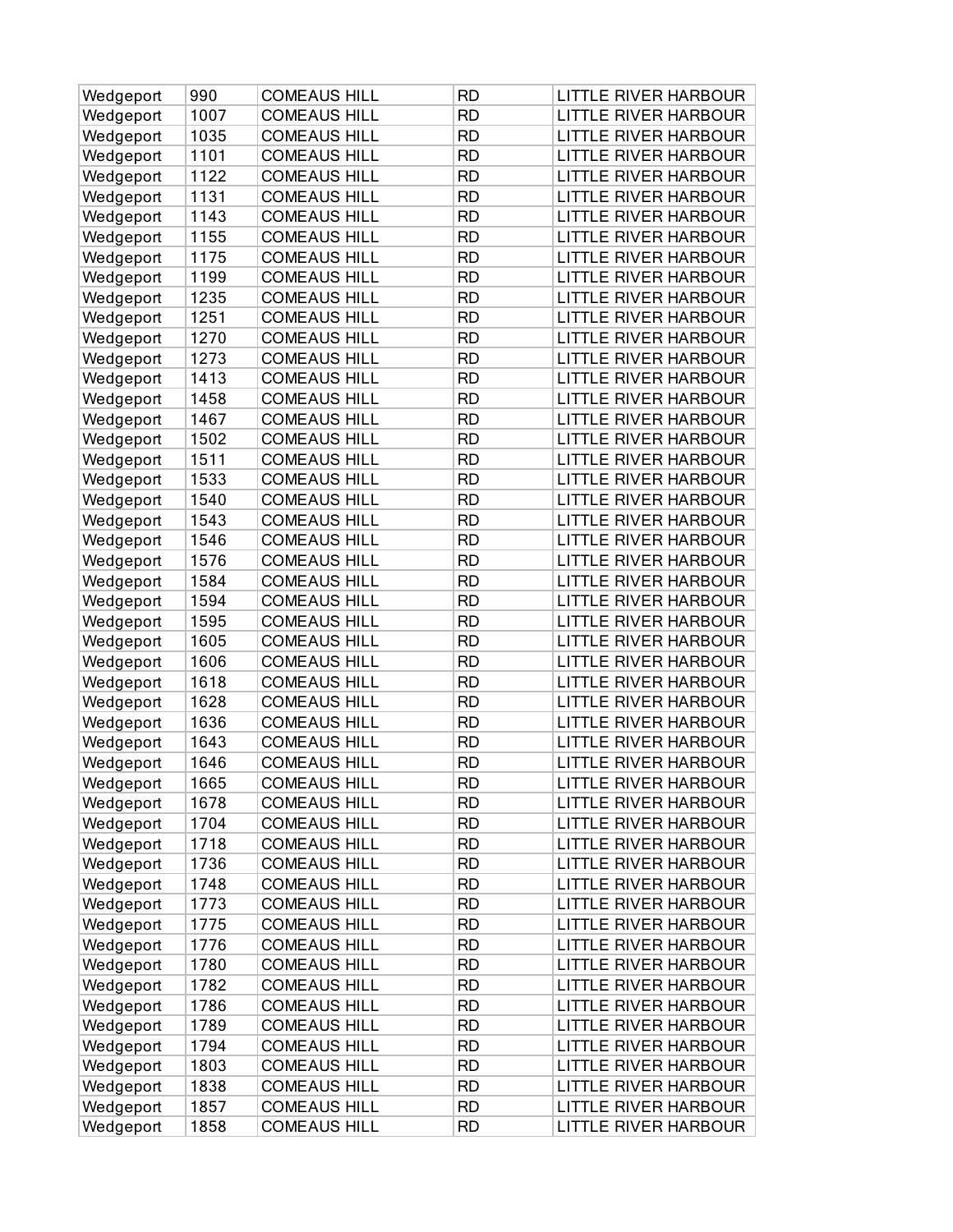| Wedgeport | 1865 | <b>COMEAUS HILL</b> | <b>RD</b> | LITTLE RIVER HARBOUR        |
|-----------|------|---------------------|-----------|-----------------------------|
| Wedgeport | 1873 | <b>COMEAUS HILL</b> | <b>RD</b> | LITTLE RIVER HARBOUR        |
| Wedgeport | 1877 | <b>COMEAUS HILL</b> | <b>RD</b> | LITTLE RIVER HARBOUR        |
| Wedgeport | 1882 | <b>COMEAUS HILL</b> | <b>RD</b> | <b>LITTLE RIVER HARBOUR</b> |
| Wedgeport | 1898 | <b>COMEAUS HILL</b> | <b>RD</b> | LITTLE RIVER HARBOUR        |
| Wedgeport | 1903 | <b>COMEAUS HILL</b> | <b>RD</b> | LITTLE RIVER HARBOUR        |
| Wedgeport | 1906 | <b>COMEAUS HILL</b> | <b>RD</b> | <b>LITTLE RIVER HARBOUR</b> |
| Wedgeport | 1914 | <b>COMEAUS HILL</b> | <b>RD</b> | <b>COMEAUS HILL</b>         |
| Wedgeport | 1952 | <b>COMEAUS HILL</b> | <b>RD</b> | <b>COMEAUS HILL</b>         |
| Wedgeport | 1966 | <b>COMEAUS HILL</b> | <b>RD</b> | <b>COMEAUS HILL</b>         |
| Wedgeport | 1968 | <b>COMEAUS HILL</b> | <b>RD</b> | <b>COMEAUS HILL</b>         |
| Wedgeport | 1972 | <b>COMEAUS HILL</b> | <b>RD</b> | <b>COMEAUS HILL</b>         |
| Wedgeport | 1973 | <b>COMEAUS HILL</b> | <b>RD</b> | <b>COMEAUS HILL</b>         |
| Wedgeport | 1979 | <b>COMEAUS HILL</b> | <b>RD</b> | <b>COMEAUS HILL</b>         |
| Wedgeport | 1995 | <b>COMEAUS HILL</b> | <b>RD</b> | <b>COMEAUS HILL</b>         |
| Wedgeport | 1996 | <b>COMEAUS HILL</b> | <b>RD</b> | <b>COMEAUS HILL</b>         |
| Wedgeport | 2022 | <b>COMEAUS HILL</b> | <b>RD</b> | <b>COMEAUS HILL</b>         |
| Wedgeport | 2099 | <b>COMEAUS HILL</b> | <b>RD</b> | <b>COMEAUS HILL</b>         |
| Wedgeport | 2121 | <b>COMEAUS HILL</b> | <b>RD</b> | <b>COMEAUS HILL</b>         |
| Wedgeport | 2124 | <b>COMEAUS HILL</b> | <b>RD</b> | <b>COMEAUS HILL</b>         |
| Wedgeport | 2149 | <b>COMEAUS HILL</b> | <b>RD</b> | <b>COMEAUS HILL</b>         |
| Wedgeport | 2156 | <b>COMEAUS HILL</b> | <b>RD</b> | <b>COMEAUS HILL</b>         |
| Wedgeport | 2164 | <b>COMEAUS HILL</b> | <b>RD</b> | <b>COMEAUS HILL</b>         |
| Wedgeport | 2171 | <b>COMEAUS HILL</b> | <b>RD</b> | <b>COMEAUS HILL</b>         |
| Wedgeport | 2172 | <b>COMEAUS HILL</b> | <b>RD</b> | <b>COMEAUS HILL</b>         |
| Wedgeport | 2188 | <b>COMEAUS HILL</b> | <b>RD</b> | <b>COMEAUS HILL</b>         |
| Wedgeport | 2202 | <b>COMEAUS HILL</b> | <b>RD</b> | <b>COMEAUS HILL</b>         |
| Wedgeport | 2215 | <b>COMEAUS HILL</b> | <b>RD</b> | <b>COMEAUS HILL</b>         |
| Wedgeport | 2222 | <b>COMEAUS HILL</b> | <b>RD</b> | <b>COMEAUS HILL</b>         |
| Wedgeport | 2223 | <b>COMEAUS HILL</b> | <b>RD</b> | <b>COMEAUS HILL</b>         |
| Wedgeport | 2224 | <b>COMEAUS HILL</b> | <b>RD</b> | <b>COMEAUS HILL</b>         |
| Wedgeport | 2228 | <b>COMEAUS HILL</b> | <b>RD</b> | <b>COMEAUS HILL</b>         |
| Wedgeport | 2233 | <b>COMEAUS HILL</b> | <b>RD</b> | <b>COMEAUS HILL</b>         |
| Wedgeport | 2241 | <b>COMEAUS HILL</b> | <b>RD</b> | <b>COMEAUS HILL</b>         |
| Wedgeport | 2262 | <b>COMEAUS HILL</b> | <b>RD</b> | <b>COMEAUS HILL</b>         |
| Wedgeport | 2265 | <b>COMEAUS HILL</b> | <b>RD</b> | <b>COMEAUS HILL</b>         |
| Wedgeport | 2279 | <b>COMEAUS HILL</b> | <b>RD</b> | <b>COMEAUS HILL</b>         |
| Wedgeport | 2290 | <b>COMEAUS HILL</b> | <b>RD</b> | <b>COMEAUS HILL</b>         |
| Wedgeport | 2298 | <b>COMEAUS HILL</b> | <b>RD</b> | <b>COMEAUS HILL</b>         |
| Wedgeport | 2308 | <b>COMEAUS HILL</b> | <b>RD</b> | <b>COMEAUS HILL</b>         |
| Wedgeport | 2324 | <b>COMEAUS HILL</b> | <b>RD</b> | <b>COMEAUS HILL</b>         |
| Wedgeport | 2339 | <b>COMEAUS HILL</b> | <b>RD</b> | <b>COMEAUS HILL</b>         |
| Wedgeport | 2369 | <b>COMEAUS HILL</b> | <b>RD</b> | <b>COMEAUS HILL</b>         |
| Wedgeport | 2417 | <b>COMEAUS HILL</b> | <b>RD</b> | <b>COMEAUS HILL</b>         |
| Wedgeport | 2419 | <b>COMEAUS HILL</b> | <b>RD</b> | <b>COMEAUS HILL</b>         |
| Wedgeport | 2515 | <b>COMEAUS HILL</b> | <b>RD</b> | <b>COMEAUS HILL</b>         |
| Wedgeport | 2523 | <b>COMEAUS HILL</b> | <b>RD</b> | <b>COMEAUS HILL</b>         |
| Wedgeport | 17   | <b>EAST HILL</b>    | <b>RD</b> | <b>COMEAUS HILL</b>         |
| Wedgeport | 18   | <b>EAST HILL</b>    | <b>RD</b> | <b>COMEAUS HILL</b>         |
| Wedgeport | 39   | <b>EAST HILL</b>    | <b>RD</b> | <b>COMEAUS HILL</b>         |
| Wedgeport | 40   | <b>EAST HILL</b>    | <b>RD</b> | <b>COMEAUS HILL</b>         |
| Wedgeport | 51   | <b>EAST HILL</b>    | <b>RD</b> | <b>COMEAUS HILL</b>         |